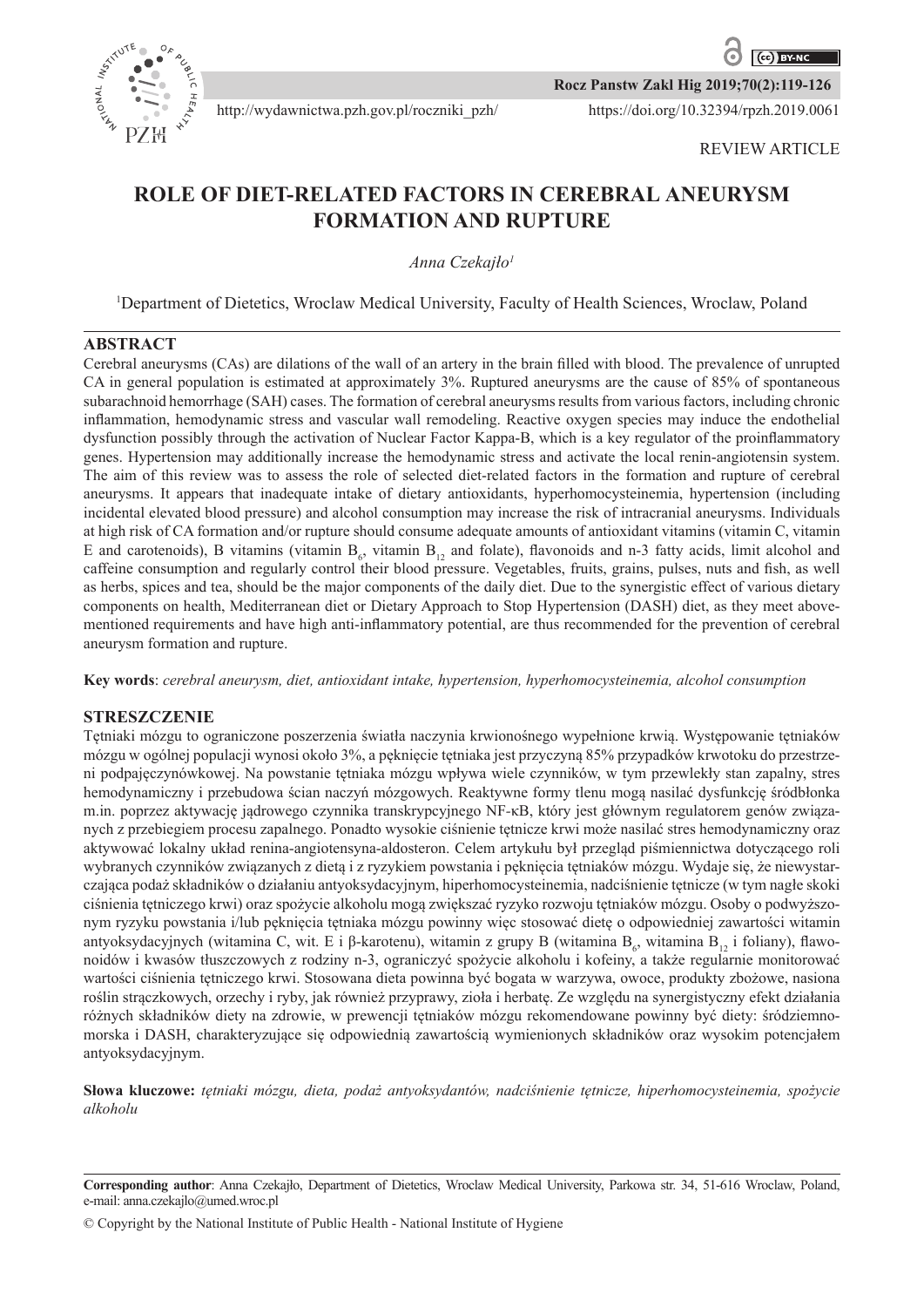#### **INTRODUCTION**

Cerebral aneurysms (CAs) are defined as dilations of the wall of an artery in the brain filled with blood. The worldwide prevalence of unrupted CA is estimated at approximately 3% [47]. Brain aneurysm may remain asymptomatic, cause non-specific neurological symptoms (as change in vision or dilated pupil), leak or rupture. The symptoms of a ruptured cerebral aneurysm usually include severe headache, nausea and vomiting, stiff neck, seizure and loss of consciousness [11]. Ruptured aneurysms are the cause of 85% of spontaneous subarachnoid hemorrhage (SAH) and are fatal in about 40% of cases. The annual rate of SAH is approximately 6-16 per 100 000 people [55].

CAs are usually diagnosed using an magnetic resonance imaging (MRI) or a computerized tomography (CT) scan. The incidence of SAH is higher in women than in men and increases with age. Medical factors associated with the incidence of unrupted CAs are: family history of aneurysm or SAH, autosomal dominant polycystic kidney disease, connective tissue disorders, intracranial arteriovenous malformation and coarctation of the aorta. Common modifiable risk factors include also cigarette smoking, hypertension, drug abuse and heavy alcohol consumption [21, 47]. Diet is rarely mentioned as a direct risk factor for CA formation or rupture, however it indirectly participates in the pathogenesis of CAs but also may affect other risk factors.

The aim of this review was to assess the role of dietary intake and selected diet-related factors in the formation and rupture of cerebral aneurysms.

# **PATHOPHYSIOLOGY OF CEREBRAL ANEURYSMS**

The formation of cerebral aneurysms results from the multifactorial mechanisms, however it is believed that the key factor that determines the development of this process on a structural level is a defect of the cerebral arteries. The weakening of the wall of an artery may cause the disruption of the internal elastic lamina. Moreover, the reconstitution of the collagen fiber results in the additional collagen and elastin degradation which leads to the artery wall remodeling. All these processes may cause the inner membrane to bulge and form aneurysms [13]. Recently, several genes and genetic loci were found to be related to the development of cerebral aneurysms but obtained results seems to be rather group-specific due to the strong population heterogeneity [46]. Nonetheless, the prevalence of unrupted CAs appears to be significantly higher among the first-degree relatives of those affected with brain aneurysms (19.1%) compared with the general population  $(2-3\%)$  [7].

Structural remodeling of the cerebral arteries may be modulated by hemodynamic and oxidative stress. High levels of free radicals, mainly superoxide  $(O_2^{\bullet})$  and hydrogen peroxide  $(H_2O_2)$ , induce chronic inflammation and cell injury. The possible sources of free radicals in cerebral arteries are vascular nicotinamide adenine dinucleotide phosphate oxidase (NADPH), hemeoxygenase-1 (HO-1) and inducible nitric oxide synthase (iNOS). *Aoki* et al. [3] observed that reactive oxygen species (ROS) were overproduced in the aneurysmal walls, while the deletion of the ROSproducing gene, p47phox, inhibited CAs formation and decreased inflammation level in aneurysmal walls.

ROS may affect the endothelial dysfunction primarily through the activation of Nuclear Factor Kappa-B (NF-κB) which is a key regulator of the proinflammatory genes, including vascular cell adhesion molecule-1 (VCAM-1) and monocyte chemoattractant protein-1 (MCP-1). MCP-1 induces macrophage recruitment and its inactivation was shown to inhibit CAs formation in animal models [1]. Endothelial dysfunction is followed by smooth muscle cell phenotypic modulation and eventually cell apoptosis. It appears that the level of macrophage infiltration and smooth muscle cells proliferation is associated with the risk of aneurysm rupture [14].

Inflammation may be exerted by coexisting hypertension, which increases hemodynamic stress and activates the local renin-angiotensin system (RAS). RAS can control vascular remodeling not only through smooth muscle cell migration and proliferation, but also by the activation of NF-κB [25, 43]. All the above-mentioned mechanisms may be also intensified by cigarette smoking which is considered as an independent but modifiable risk factor for cerebral aneurysm formation and rupture. *Woo* et al. [50] observed that the odds ratio for aneurysmal subarachnoid hemorrhage in group of current smokers without family history of SAH was 3.1 (95% CI 2.2-4.4) compared to current nonsmokers. Smoking may increase wall shear stress, cause endothelial dysfunction and smooth cell proliferation and intensify inflammatory response through various mechanisms, including extracellular signal-regulated protein kinase 1 and 2 (ERK1/2) and NF-κB pathways [10].

# **DIET-RELATED RISK FACTORS FOR CEREBRAL ANEURYSM FORMATION AND RUPTURE**

#### **Antioxidant intake**

As oxidative stress and inflammation play a key role in cerebral aneurysms formation and rupture, therapies focused on the inhibition of inflammatory cascade may provide a beneficial effect on CAs prevention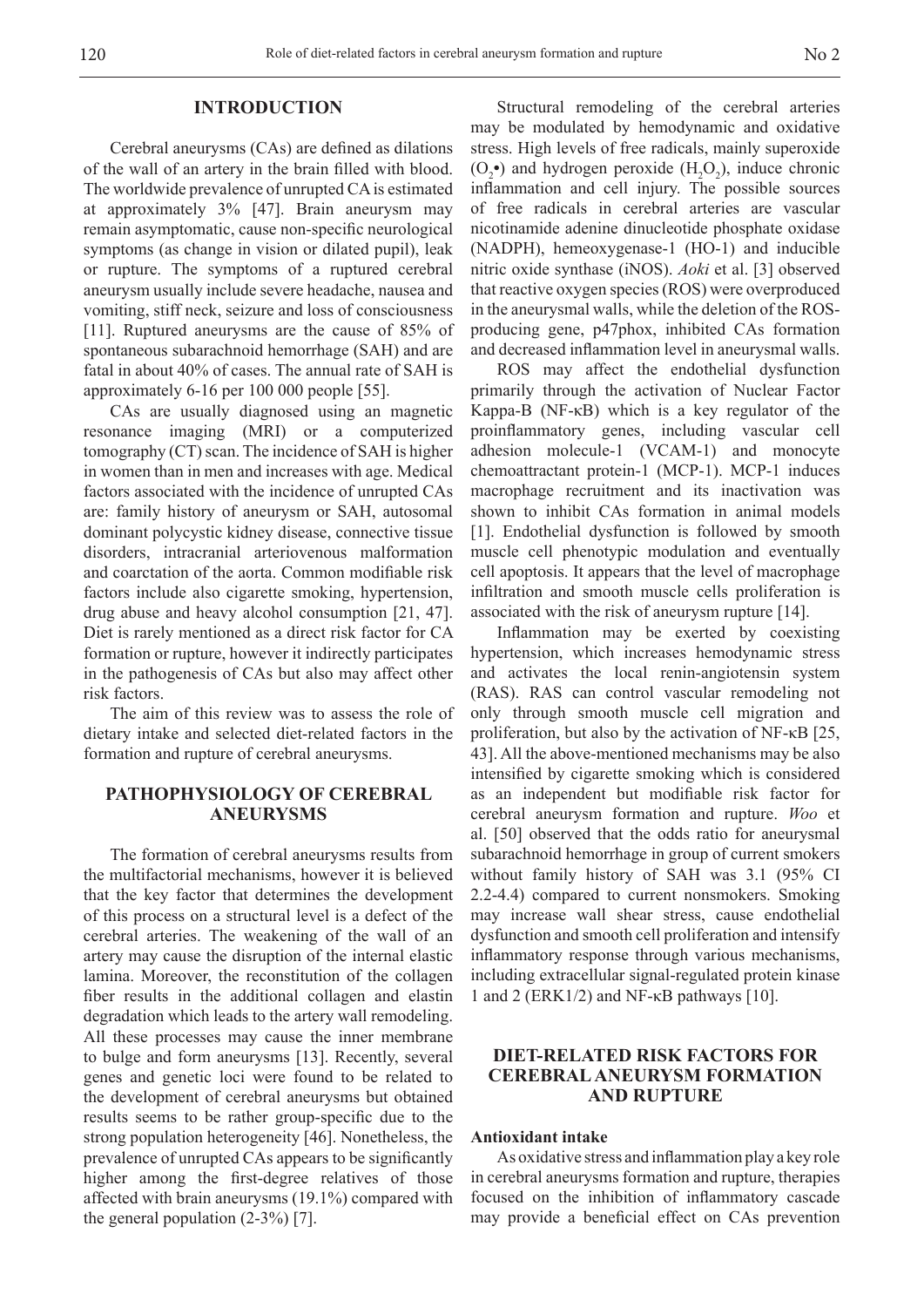and treatment. In animal models, anti-inflammatory agents, such as tolylsam (metalloproteinase-2, -9 and -12 inhibitor), edaravone (free radical scavenger) and celecoxib (cyclooxygenase-2 (COX-2) inhibitor), decreased the size and the incidence of advanced CAs [2-4]. Hasan et al. [17] observed that the risk of subarachnoid hemorrhage was lower in patients with unrupted CAs who used aspirin, which is known as a COX-2 inhibitor, compared with those who never used acetylic acid.

Dietary components with antioxidant activity include carotenoids, vitamin C, vitamin E and flavonoids. In various studies antioxidant intake was inversely associated with the risk of cardiovascular disease, coronary heart disease, stroke and cardiovascular/total mortality [5, 9, 20]. The cumulative effect of dietary antioxidants may be illustrated by total antioxidant capacity (TAC) index which is also considered as an indicator of the quality of the diet [32]. *Rautiainen* et al. [34] shown that total antioxidant capacity was associated with lower risk of hemorrhagic stroke among women with the history of cardiovascular diseases (the hazard ratio for the highest vs. lowest quartile of TAC 0.55; 95% CI 0.32-0.95; p for trend 0.03). In a study performed by *Colarusso* et al. [12] women in the highest quartile of antioxidant capacity had a 27% lower HR of total stroke in comparison with women in the lowest quartile (95% CI 0.53-0.99; p for trend 0.03).

*Marzatico* et al. [24] showed that systemic plasmatic levels of vitamin A and vitamin E were lower in patients suffering from SAH compared with controls with unrupted CA (p=0.038 and 0.0158, respectively), while the activity of A1AT, an enzyme inhibitor that protects the tissues from inflammatory damage, was reduced in group of patients with SAH (p=0.019). According to authors, reduced antioxidant status and consequent oxidative stress might increase the sensibility of alpha1-antitrypsin (A1AT) to oxidative reactions and influence the rupture of brain aneurysms. In a study performed by *Gopal* et al. [16] the injection of angiotensin II, a regulatory peptide involved in maintaining homeostasis of cardiovascular system, induced cerebral aneurysm formation in ApoE -/- mice by modulating the mRNA levels of matric metalloproteinases (MMPs), plasminogen activators and adhesion molecules. β-carotene supplementation regulated the expression of above-mentioned genes, reduced the circulating macrophage levels and prevented aneurysm formation.

Curcumin (diferuloylmethane) is the main curcuminoid of turmeric (*Curcuma longa*) having anti-inflammatory and radical scavenging properties. Antioxidant effect of curcumin may be associated with the inhibition of pro-inflammatory enzymes, including COX-2, iNOS and lipoxygenase (LOX).

Oral administration of curcumin reduced the activity of NF-κB and lowered aortic concentrations of proinflammatory cytokines and tissue remodeling in experimental abdominal aortic aneurysms [30]. *Bo* et al. [6] observed that curcumin decreased apoptosis in cerebral aneurysm-induced smooth muscle cells of male albino rats possibly through the reduction of the p53 expression.

In a case-control study performed by *Okamoto* et al. [26], involving 201 patients with incident SAH and 201 controls, the antioxidant intake score was associated with the reduced risk of subarachnoid hemorrhage after adjustment for confounding variables (lowest vs. highest score: OR 0.54; 95% CI 0.30-0.99). An antioxidant intake score was estimated for each participant based on the data from the food frequency questionnaire (FFQ). Food products from the FFQ were grouped into five categories: green/ yellow vegetables, fruits, soy products, rice and tea. Antioxidant intake from dietary supplements was not considered in the study. Dietary pattern characterized by high intake of soy products was associated with lower risk of SAH (highest vs. lowest quartile: OR 0.46; 95% CI 0.18-0.88) [27]. The highest risk for SAH was observed in group of participants who rarely consumed soy products and simultaneously smoked cigarettes (OR 5.3; 95% CI 2.0-14.3). Less frequent intake of soy products was related to elevated risk of SAH independently of smoking habits [28]. Habitual green tea consumption was associated with decreased risk of SAH. Individuals consuming  $\geq 1$  serving per day had ORs of 0.56 (95% CI 0.32-0.98) in comparison with these who did not consume green tea (p for trend  $(0.001)$  [29].

#### **Hyperhomocysteinemia**

Homocysteine (Hcy) is a sulfur amino acid biosynthesized from the essential amino acid methionine. Elevated serum Hcy level is considered an independent risk factor for cardiovascular diseases. Peng et al. [31] observed that the highest compared to lowest homocysteine level categories were associated with a  $66\%$ increased risk of coronary heart disease mortality (RR 1.66; 95% CI 1.12–2.47; p=0.012), 68% increased risk of cardiovascular mortality (RR 1.68; 95% CI 1.04–2.70; p=0.033) and 93% increased risk of all-cause mortality (RR 1.93; 95% CI 1.54–2.43; p<0.001). According to *Wald* et al. [49] the reduction of blood homocysteine level by 3 µmol/l might reduce the risk of deep vein thrombosis by 25% (8%-38%), stroke by 24% (15%- 33%) while ischemic heart disease by 16% (11%-20%). In a meta-analysis of seven studies performed by *Zhou* et al. [54] Hcy levels were significantly higher in group of patients with intracerebral hemorrhage compared to healthy controls (standard mean difference 0.59; 95% CI0.51–0.68,  $p<0.001$ ).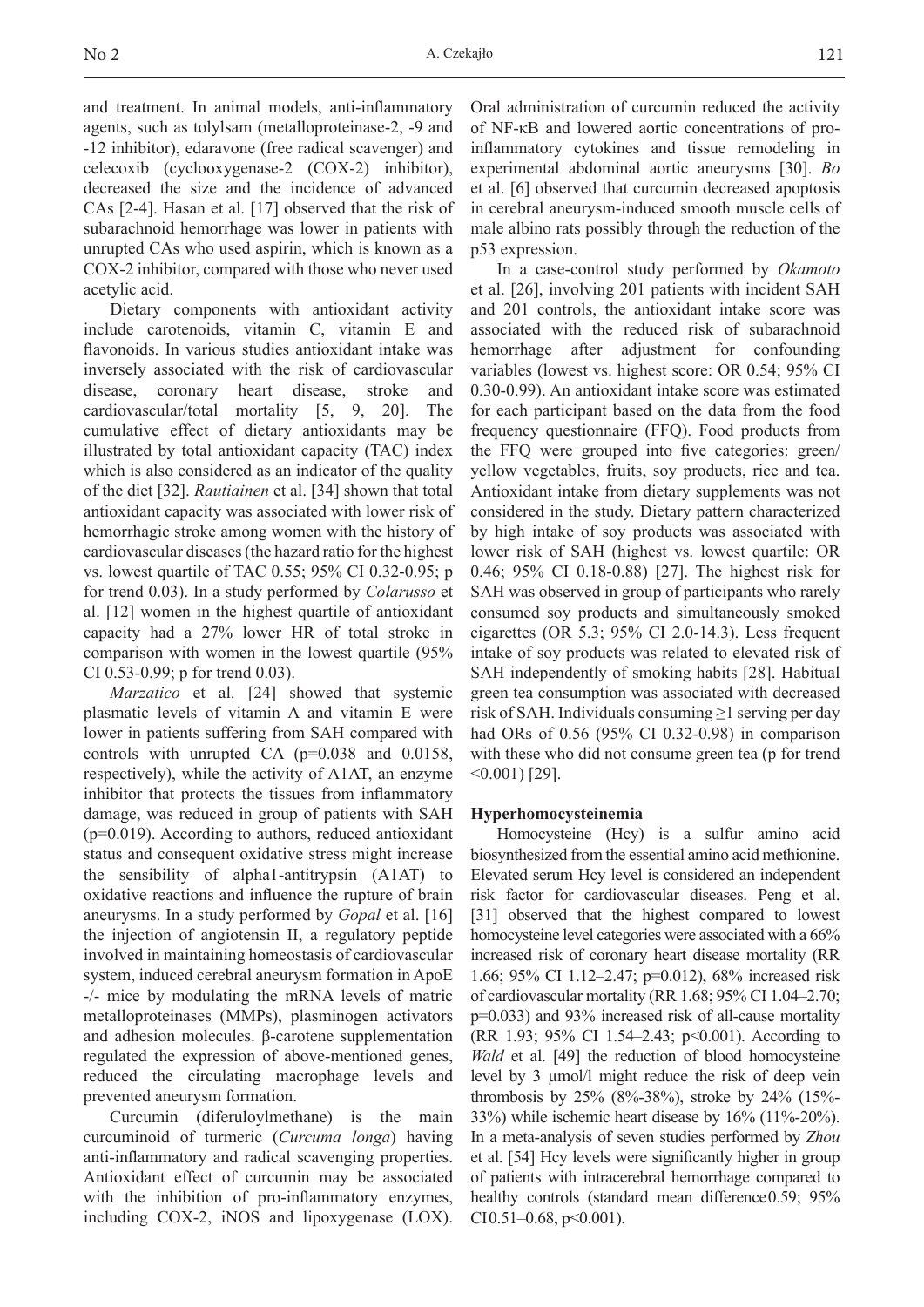*Xu* et al. [52] observed that a high L-methionine diet (1g/kg/d) was related to increased plasma homocysteine levels and accelerated cerebral aneurysm formation after ligation of the left common carotid artery in rats. Methionine treatment increased the expression of iNOS, MMP-2, MMP-9 and vascular endothelial growth factor (VEGF) in aneurysmal walls, what indicates the possible effect on vascular wall modeling in a rat model. In another study subarachnoid hemorrhage resulting from aneurysm rupture was observed more frequently in rats with methionine-induced hyperhomocysteinemia compared to controls ( $p<0.05$ ). The level of interleukin-6 (IL-6), mRNA level of MMP-9 and the ratio of MMP-9 to the tissue inhibitor of metalloproteinase-2 (TIMP2) were also higher in group of methionine-treated rats  $(p<0.05)$  [22].

Hyperhomocysteinemia as a risk factor for intracranial aneurysms in human was analyzed in a casecontrol study performed in Chinese population. The serum homocysteine level was significantly higher in group of patients with intracranial aneurysms compared to aneurysm-free controls  $(19.98 \pm 10.84 \,\mu m o l/L)$ vs.  $15.13 \pm 5.55$  µmol/L;  $p<0.001$ ). Total Hcy level >15 µmol/L was associated with higher risk of CA development (adjusted OR 2.196; 95% CI 1.188-4.057; p=0.012) [36]. Nevertheless, in a study performed by *Rosi* et al. [37] in Brazil, median homocysteine serum level was similar in group of patients with CA in comparison with controls (10.5 μmol/L [8.3-14.0] vs. 10.7 μmol/L  $[8.2-13.3]$ ;  $p=0.450$ ). No statistically significant difference in the prevalence of hyperhomocysteinemia was observed in group of patients and controls (20.4% vs. 7.9%, respectively; p=0.073).

Elevated Hcy levels may result from nutritional deficiencies of folate, vitamin  $B_6$  and  $B_{12}$ . Although the results of studies concerning the beneficial effects of reduction of serum Hcy on cardiovascular diseases and mortality are not conclusive, it appears that adequate vitamin B intake may possibly protect from intracranial aneurysm formation. *Ren* et al. [36] observed that serum homocysteine level was negatively correlated with vitamin  $B_{12}$  and folate levels in group of individuals with CAs ( $r=0.531$ ;  $p<0.001$  and  $r=$ 0.349; p<0.001, respectively). In a study performed by *Korai* et al. [22] folic acid eliminated the unfavorable effect of methionine on aneurysm growth in rats, what indicates a relationship between elevate Hcy level and CAs formation.

### **Hypertension**

Hypertension is one of the most common risk factors for aneurysm formation and rupture. The mean incidence of pre-existing hypertension was observed in 43.5% of individuals with intracranial aneurysm compared to 24.4% in the general population [18].

In a study of *Isaksen* et al. [19] mean systolic blood pressure (BP) was higher in patients with aneurysmal subarachnoid hemorrhage compared to controls (154.0  $\pm$  32.5 mmHg vs. 136.3  $\pm$  23.3 mmHg; p=0.017). An increase in systolic BP of 20 mmHg was an independent risk factor for SAH (OR 2.46; 95% CI 1.52-3.97).

According to the Guidelines for the management of patients with unruptured intracranial aneurysms defined by the American Heart Association/American Stroke Association in 2015, individuals with unrupted CA should monitor their blood BP and undergo antihypertensive treatment [44]. In a study performed by *Tada* et al. [43] the normalization of blood pressure after CA formation prevented aneurysm rupture in mice and the effect was dose-dependent. The use of anti-hypertensive agents reduced the risk not only by decreasing BP but also by inhibiting the activity of the local RAS system.

The modifiable risk factor for incidental high blood pressure is caffeine intake. *Isaksen* et al. [19] observed that drinking more than five cups of coffee per day was more common among patients with SAH compared to controls  $(85\% \text{ vs. } 59\%, \text{ p=0.004})$  and was an independent risk factor for SAH (OR 3.86; 95% CI 1.01-14.73). In a study performed by *Vlak* et al. [48] coffee consumption was a trigger risk factor for aneurysm rupture (RR 1.7; 95% CI 1.2–2.4). Similar relationship was observed with reference to cola consumption (RR 3.4; 95% CI 1.5–7.9). Coffee consumption accounted for 10.6% of the cases of CA rupture.

There is no evidence based on clinical trials indicating that lowering BP may be used in the primary prevention of aneurysm formation. Nonetheless, it appears that maintaining normal blood pressure might have beneficial effect in individuals who are at high risk of CA formation due to family history. As nutritional factors are associated with the risk of hypertension, dietary modifications, e.g. Mediterranean diet or Dietary Approach to Stop Hypertension (DASH) diet should be recommended.

#### **Alcohol consumption**

Alcohol consumption is another established risk factor for CA rupture. It may affect aneurysm risk through inflammation-mediated mechanisms but also by increasing blood pressure [33, 35]. In a metaanalysis of 14 observational studies performed by *Yao* et al. [53] heavy alcohol consumption (>30 g per day) was associated with an increased risk of SAH (RR 1.78; 95% CI 1.46-2.17) compared to no alcohol intake. An increase in alcohol intake by 10 g per day was observed to increase the risk of SAH by 12.1%. *Can* et al. [8] shown that current alcohol use was related to ruptured cerebral aneurysm status in comparison with no alcohol consumption (OR 1.36; 95% CI 1.17-1.58).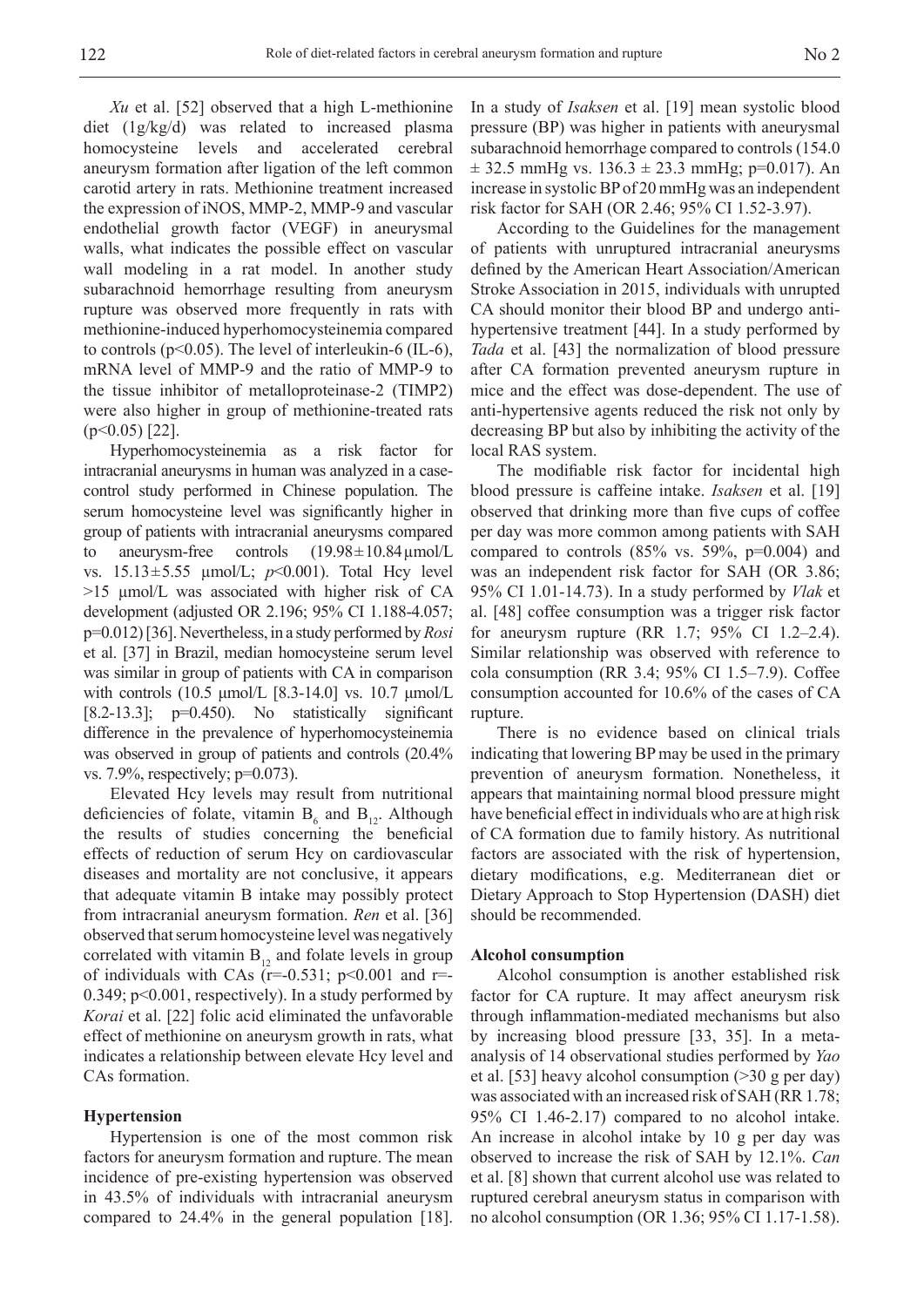No relationship was observed with reference to former alcohol use (OR 1.23; 95% CI 0.92-1.63).

In the light of the recent research, beneficial level of alcohol intake does not exist in the general population [15]. It is considered that recommended levels of its consumption presented in most of the current guidelines should be lowered [51]. Individuals at high risk of CA formation, as well as subjects with unruptured aneurysms, should particularly benefit from alcohol limitation.

### **Dietary recommendations in clinical practice**

Dietary recommendations in prevention of CA formation and rupture should focus on the adequate intake of anti-inflammatory agents, vitamin  $B_6$ , vitamin  $B_{12}$  and folate, avoidance of alcohol and maintenance of normal blood pressure. Dietary nutrients with antiinflammatory properties include mainly antioxidant vitamins (vitamin C, vitamin E and carotenoids), flavonoids and n-3 fatty acids, which reduce the proinflammatory eicosanoid production [40]. Dietary sources of these nutrients are fruit and vegetables, herbs and spices, tea, nuts and seeds and fatty fish. A rich source of folate are leafy greens, nuts and pulses, vitamin  $B_6$  – grains, poultry and fish, while vitamin  $B_{12}$  – animal products [23].

*Shiue* et al. [39] performed a case-control study to determine whether specific dietary habits might be associated with the risk of subarachnoid hemorrhage in Australasian population. Authors shown that consumption of fat or skin on meat was related to higher risk of SAH (p for trend 0.04), while inverse relationship was observed with reference to skim or reduced-fat milk (p for trend 0.01) and fruit consumption (p for trend 0.04). Adjusted OR was highest in group of individuals who consumed fat or skin on meat more than 4 times a week compared with those with no fat or skin on meat intake (OR 1.70; 95% CI 1.09-2.66). Moreover, frequent adding salt to dishes was associated with higher risk of SAH in individuals with history of hypertension, both taking anti-hypertensive drugs (OR 2.58; 95% CI 1.29- 5.13) and those without pharmacological treatment of hypertension (OR 2.88; 95% CI 1.46-5.70). According to authors, 15% (5-24%) of SAH cases were attributed to eating fruit less than once a week [38].

Due to the synergistic effect of various dietary components on health, it appears that nutritional recommendations in CA prevention should be based on the overall healthy dietary pattern, not only on single product or nutrient intake. According to existing evidence on the association between diet-related factors and aneurysm risk, specific dietary models which might be recommended for patients at high risk for developing the disease are Mediterranean (modified by eliminating wine intake) or DASH diets. Both of

them are used in the nutritional therapy of hypertension and due to high consumption of vegetables and fruits they provide significant amounts of antioxidants and folate [41, 45]. High anti-inflammatory potential is attributed especially to Mediterranean diet because of its characteristic composition of herbs, spices and fats [42].

# **CONCLUSIONS**

Risk factors for cerebral aneurysm formation and rupture which may be altered by nutritional modifications include: inadequate intake of dietary antioxidants, hyperhomocysteinemia, hypertension and alcohol intake. Individuals at high risk of CA formation and rupture should consume adequate amounts of vegetables, fruits, grains, nuts and fish, which are good sources of antioxidant vitamins (vitamin C, vitamin E and carotenoids), B vitamins (vitamin  $B_6$ , vitamin  $B_{12}$  and folate), flavonoids and n-3 fatty acids. Alcohol limitation, regular blood pressure control and avoidance of caffeine, a risk factor for incidental high blood pressure, should be advised. Mediterranean and DASH diets appear to meet above-mentioned requirements, they may be thus recommended for prevention of cerebral aneurysm formation and rupture.

### **REFERENCES**

- 1. *Aoki T., Kataoka H., Ishibashi R., Nozaki K., Egashira K., Hashimoto N.*: Impact of monocyte chemoattractant protein-1 deficiency on cerebral aneurysm formation. Stroke 2009;40(3):942-951 doi:10.1161/ STROKEAHA.108.532556.
- 2. *Aoki T., Kataoka H., Morimoto M., Nozaki K., Hashimoto N.*: Macrophage-derived matrix metalloproteinase-2 and -9 promote the progression of cerebral aneurysms in rats. Stroke 2007;38(1):162-169 doi:10.1161/01. STR.0000252129.18605.c8.
- 3. *Aoki T., Nishimura M., Kataoka H., Ishibashi R., Nozaki K., Hashimoto N.*: Reactive oxygen species modulate growth of cerebral aneurysms: a study using the free radical scavenger edaravone and p47phox(-/-) mice. Lab Invest 2009;89(7):730-741 doi:10.1038/ labinvest.2009.36.
- 4. *Aoki T., Nishimura M., Matsuoka T., Yamamoto K., Furuyashiki T., Kataoka H., Kitaoka S., Ishibashi R., Ishibazawa A., Miyamoto S., Morishita R., Ando J., Hashimoto N., Nozaki K., Narumiya S.*: PGE(2) -EP(2) signalling in endothelium is activated by haemodynamic stress and induces cerebral aneurysm through an amplifying loop via NF-κB. Br J Pharmacol 2011;163(6):1237-1249 doi:10.1111/j.1476- 5381.2011.01358.x.
- 5. *Aune D., Keum N., Giovannucci E., Fadnes L.T., Boffetta P., Greenwood D.C., Tonstad S., Vatten L.J., Riboli E., Norat T.*: Dietary intake and blood concentrations of antioxidants and the risk of cardiovascular disease, total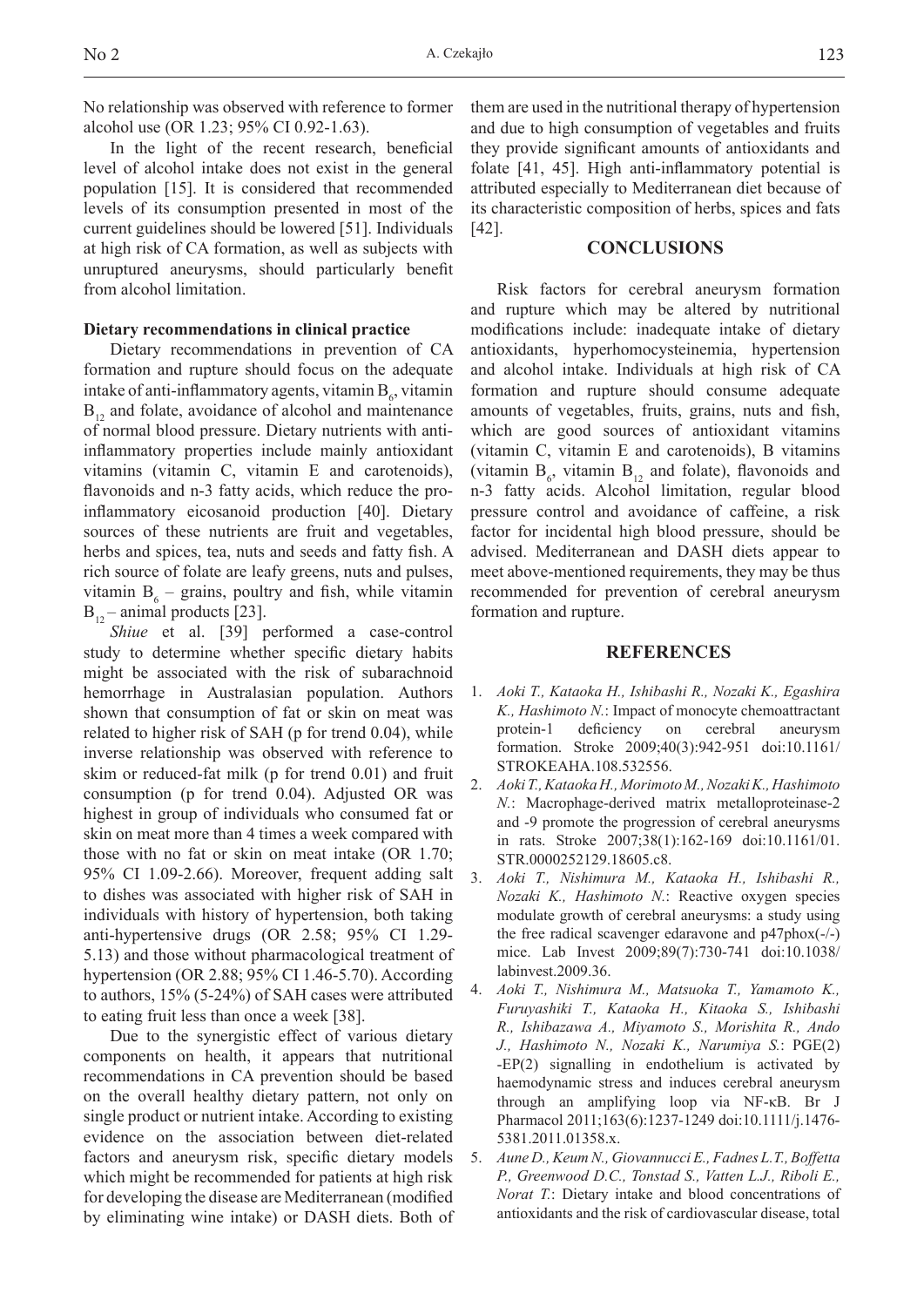cancer, and all-cause mortality: a systematic review and dose-response meta-analysis of prospective studies. Am J Clin Nutr. 2018;108(5):1069-1091 doi: 10.1093/ajcn/ nqy097.

- 6. *Bo L.J., Miao Z., Wang Z.F., Zhang K.Z., Gao Z.*: A study on effect of curcumin on anticerebral aneurysm in the male albino rats. Brain Behav 2017;7(9):e00729 doi: 10.1002/brb3.729.
- 7. *Brown R.D. Jr., Huston J., Hornung R., Foroud T., Kallmes D.F., Kleindorfer D., Meissner I., Woo D., Sauerbeck L., Broderick J.*: Screening for brain aneurysm in the Familial Intracranial Aneurysm study: frequency and predictors of lesion detection. J Neurosurg 2008;108(6):1132-1138 doi:10.3171/ JNS/2008/108/6/1132.
- 8. *Can A., Castro V.M., Ozdemir Y.H., Dagen S., Dligach D., Finan S., Yu S., Gainer V., Shadick N.A., Savova G., Murphy S., Cai T., Weiss S.T., Du R.*: Alcohol consumption and aneurysmal subarachnoid hemorrhage. Transl Stroke Res 2018;9(1):13-19 doi:10.1007/s12975-017-0557-z.
- 9. *Cassidy A., O'Reilly É.J., Kay C., Sampson L., Franz M., Forman J.P., Curhan G., Rimm E.B.*: Habitual intake of flavonoid subclasses and incident hypertension in adults. Am J Clin Nutr. 2010;93(2):338-347 doi: 10.3945/ajcn.110.006783.
- 10. *Chen Q.W., Edvinsson L., Xu C.B.*: Cigarette smoke extract promotes human vascular smooth muscle cell proliferation and survival through ERK1/2- and NF-κB-dependent pathways. ScientificWorldJournal 2010;10:2139-2156 doi:10.1100/tsw.2010.201.
- 11. *Cianfoni A., Pravatà E., De Blasi R., Tschuor C.S., Bonaldi G.*: Clinical presentation of cerebral aneurysms. Eur J Radiol 2013;82(10):1618-1622 doi:10.1016/j. ejrad.2012.11.019.
- 12. *Colarusso L., Serafini M., Lagerros Y.T., Nyren O., La Vecchia C., Rossi M., Ye W., Tavani A., Adami H.O., Grotta A., Bellocco R*.: Dietary antioxidant capacity and risk for stroke in a prospective cohort study of Swedish men and women. Nutrition 2017;33:234-239 doi:10.1016/j.nut.2016.07.009.
- 13. *Etminan N., Buchholz B.A., Dreier R., Bruckner P., Torner J.C., Steiger H.J., Hänggi D., Macdonald, R.L.*: Cerebral aneurysms: formation, progression, and developmental chronology. Trans stroke res 2013;5(2):167-173 doi: 10.1007/s12975-013-0294-x.
- 14. *Frösen J., Piippo A., Paetau A., Kangasniemi M., Niemelä M., Hernesniemi J., Jääskeläinen J.*: Remodeling of saccular cerebral artery aneurysm wall is associated with rupture: histological analysis of 24 unruptured and 42 ruptured cases. Stroke 2004;35(10):2287-2293 doi:10.1161/01.STR.0000140636.30204.da.
- 15. *GBD 2016 Alcohol Collaborators*.: Alcohol use and burden for 195 countries and territories, 1990–2016: a systematic analysis for the Global Burden of Disease Study 2016. Lancet 2018;392(10152):1015-1035 doi:10.1016/S0140-6736(18)31310-2.
- 16. *Gopal K., Nagarajan P., Raj T.A., Jahan P., Ganapathy H.S., Mahesh Kumar M.J.*: Effect of dietary β carotene on cerebral aneurysm and subarachnoid haemorrhage

in the brain apo E-/- mice. J Thromb Thrombolysis 2011;32(3):343-355 doi:10.1007/s11239-011-0620-7.

- 17. *Hasan D.M., Mahaney K.B., Brown R.D., Meissner I., Piepgras D.G., Huston J., Capuano A.W., Torner J.C., International Study of Unruptured Intracranial Aneurysms Investigators.*: Aspirin as a promising agent for decreasing incidence of cerebral aneurysm rupture. Stroke. 2011;42(11):3156-3162 doi:10.1161/ STROKEAHA.111.619411.
- 18. *Inci S., Spetzler R.F.*: Intracranial aneurysms and arterial hypertension: a review and hypothesis. Surg Neurol 2000;53(6):530-542.
- 19. *Isaksen J., Egge A., Waterloo K., Romner B., Ingebrigtsen T.*: Risk factors for aneurysmal subarachnoid haemorrhage: the Tromsø study. J Neurol Neurosurg Psychiatry 2002;73(2):185-187 doi: 10.1136/jnnp.73.2.185.
- 20. *Kim Y., Je Y.*: Flavonoid intake and mortality from cardiovascular disease and all causes: A meta-analysis of prospective cohort studies. Clin Nutr ESPEN 2017;20:68-77 doi:10.1016/j.clnesp.2017.03.004.
- 21. *Kleinloog R., de Mul N., Verweij B.H., Post J.A., Rinkel G.J.E., Ruigrok Y.M.*: Risk factors for intracranial aneurysm rupture: a systematic review. Neurosurgery 2018;82(4):431-440 doi:10.1093/neuros/nyx238.
- 22. *Korai M., Kitazato K.T., Tada Y., Miyamoto T., Shimada K., Matsushita N., Kanematsu Y., Satomi J., Hashimoto T., Nagahiro S.*: Hyperhomocysteinemia induced by excessive methionine intake promotes rupture of cerebral aneurysms in ovariectomized rats. J Neuroinflammation 2016;13(1):165 doi:10.1186/ s12974-016-0634-3.
- 23. *Lutsey P.L., Steffen L.M., Feldman H.A., Hoelscher D.H., Webber L.S., Luepker R.V., Lytle L.A., Zive M., Osganian S.K.*: Serum homocysteine is related to food intake in adolescents: the Child and Adolescent Trial for Cardiovascular Health. Am J Clin Nutr 2006;83(6):1380-1386 doi: 10.1093/ajcn/83.6.1380.
- 24. *Marzatico F., Gaetani P., Tartara F., Bertorelli L., Feletti F., Adinolfi D., Tancioni F., Rodriguez y Baena R.*: Antioxidant status and alpha1-antiproteinase activity in subarachnoid hemorrhage patients. Life Sci 1998;63(10):821-826.
- 25. *Ohkuma H., Suzuki S., Fujita S., Nakamura W.*: Role of a decreased expression of the local renin-angiotensin system in the etiology of cerebral aneurysms. Circulation 2003;108(7):785-787 doi:10.1161/01. CIR.0000087339.31094.3C.
- 26. *Okamoto K., Horisawa R.*: Dietary antioxidant intake and risk of an aneurysmal rupture subarachnoid hemorrhage in Japan. Eur J Clin Nutr 2007;61(9):1140- 1142 doi:10.1038/sj.ejcn.1602669
- 27. *Okamoto K., Horisawa R.*: Soy products and risk of an aneurysmal rupture subarachnoid hemorrhage in Japan. Eur J Cardiovasc Prev Rehabil. 2006;13(2):284-287 doi:10.1097/01.hjr.0000194419.24261.5c
- 28. *Okamoto K., Horisawa R.*: The joint effect of oxidative stress and antioxidants on the risk of an aneurysmal rupture subarachnoid hemorrhage: a case-control study in Japan. Ann Epidemiol 2007;17(5):359-363 doi:10.1016/j.annepidem.2006.12.001.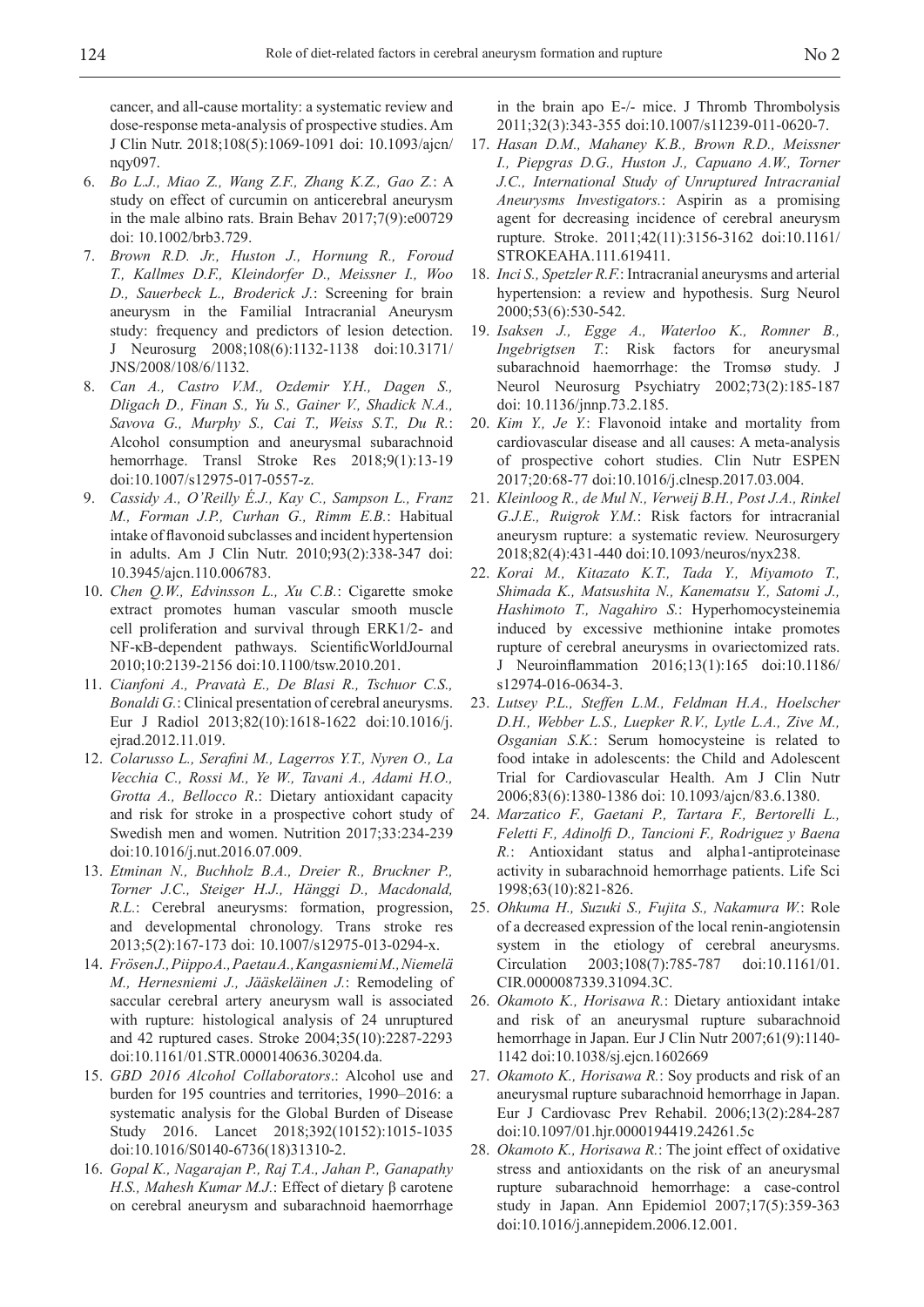- 29. *Okamoto K.*: Habitual green tea consumption and risk of an aneurysmal rupture subarachnoid hemorrhage: a case-control study in Nagoya, Japan. Eur J Epidemiol 2006;21(5):367-371 doi: 10.1007/s10654-006-9000-6.
- 30. *Parodi F.E., Mao D., Ennis T.L., Pagano M.B., Thompson R.W.*: Oral administration of diferuloylmethane (curcumin) suppresses proinflammatory cytokines and destructive connective tissue remodeling in experimental abdominal aortic aneurysms. Ann Vasc Surg 2006;20(3):360-368 doi:10.1007/s10016-006- 9054-7.
- 31. *Peng H.Y., Man C.F., Xu J., Fan Y.*: Elevated homocysteine levels and risk of cardiovascular and allcause mortality: a meta-analysis of prospective studies. J Zhejiang Univ Sci B 2015;16(1):78-86 doi: 10.1631/ jzus.B1400183.
- 32. *Puchau B., Zulet M.A., de Echávarri A.G., Hermsdorff H.H., Martínez J.A.*: Dietary total antioxidant capacity: a novel indicator of diet quality in healthy young adults. J Am Coll Nutr 2009;28(6):648-656.
- 33. *Qin L., Crews F.T.*: NADPH oxidase and reactive oxygen species contribute to alcohol-induced microglial activation and neurodegeneration. J Neuroinflammation 2012;9:5 doi:10.1186/1742-2094-9-5.
- 34. *Rautiainen S., Larsson S., Virtamo J., Wolk A.*: Total antioxidant capacity of diet and risk of stroke: a population-based prospective cohort of women. Stroke 2012;43(2):335-340 doi:10.1161/ STROKEAHA.111.635557.
- 35. *Reddy V.D., Padmavathi P., Kavitha G., Saradamma B., Varadacharyulu N.*: Alcohol-induced oxidative/ nitrosative stress alters brain mitochondrial membrane properties. Mol Cell Biochem 2013;375(1-2):39-47 doi:10.1007/s11010-012-1526-1.
- 36. *Ren J.R., Ren S.H., Ning B., Wu J., Cao Y., Ding X.M., Zhen Z.G., Hao X.D., Wang S.*: Hyperhomocysteinemia as a risk factor for saccular intracranial aneurysm: a cohort study in a Chinese Han population. J Stroke Cerebrovasc Dis 2017;26(12):2720-2726 doi:10.1016/j. jstrokecerebrovasdis.2017.01.001.
- 37. *Rosi J., Morais B.A., Pecorino L.S., Oliveira A.R., Solla D.J.F., Teixeira M.J., Figueiredo E.G.*: Hyperhomocysteinemia as a risk factor for intracranial aneurysms: a case-control study. World Neurosurg 2018;119:e272-e275 doi:10.1016/j.wneu.2018.07.132.
- 38. *Shiue I., Arima H., Hankey G.J., Anderson C.S., ACROSS Group.*: Modifiable lifestyle behaviours account for most cases of subarachnoid haemorrhage: a populationbased case-control study in Australasia. J Neurol Sci 2012;313(1-2):92-94 doi:10.1016/j.jns.2011.09.017.
- 39. *Shiue I., Arima H., Hankey G.J., Anderson C.S., ACROSS Group.*: Modifiable lifestyle behaviours account for most cases of subarachnoid haemorrhage: A population-based case–control study in Australasia. J Neurol Sci 2012;313(1):92-94 doi:10.1016/j. jns.2011.09.017.
- 40. *Shivappa N., Steck S.E., Hurley T.G., Hussey J.R., Hébert J.R.*: Designing and developing a literaturederived, population-based dietary inflammatory index. Public Health Nutr 2014;17(8):1689-1696 doi:10.1017/ S1368980013002115.
- 41. *Siervo M., Lara J., Chowdhury S., Ashor A., Oggioni C., Mathers J.C.*: Effects of the Dietary Approach to Stop Hypertension (DASH) diet on cardiovascular risk factors: a systematic review and meta-analysis. Br J Nutr 2015;113(1):1-15 doi:10.1017/S0007114514003341.
- 42. *Steck S.E., Shivappa N., Tabung F.K., Harmon B.E., Wirth M.D., Hurley T.G., Hebert J.R.*: The Dietary Inflammatory Index: a new tool for assessing diet quality based on inflammatory potential. The Digest 2014;49(3):2-9.
- 43. *Tada Y., Wada K., Shimada K., Makino H., Liang E.I., Murakami S., Kudo M., Kitazato K.T., Nagahiro S., Hashimoto T.*: Roles of hypertension in the rupture of intracranial aneurysms. Stroke 2013;45(2):579-586 doi: 10.1161/STROKEAHA.113.003072.
- 44. *Thompson B.G., Brown R.D. Jr., Amin-Hanjani S., Broderick J.P., Cockroft K.M., Connolly E.S. Jr., Duckwiler G.R., Harris C.C., Howard V.J., Johnston S.C., Meyers P.M., Molyneux A., Ogilvy C.S., Ringer A.J., Torner J., American Heart Association Stroke Council, Council on Cardiovascular and Stroke Nursing, and Council on Epidemiology and Prevention, American Heart Association, American Stroke Association.*: Guidelines for the management of patients with unruptured intracranial aneurysms: a guideline for healthcare professionals from the American Heart Association/American Stroke Association. Stroke 2015;46(8):2368-2400 doi:10.1161/ STR.0000000000000070.
- 45. *Toledo E., Hu F.B., Estruch R., Buil-Cosiales P., Corella D., Salas-Salvadó J., Covas M.I., Arós F., Gómez-Gracia E., Fiol M., Lapetra J., Serra-Majem L., Pinto X., Lamuela-Raventós R.M., Saez G., Bulló M., Ruiz-Gutiérrez V., Ros E., Sorli J.V., Martinez-Gonzalez M.A.*: Effect of the Mediterranean diet on blood pressure in the PREDIMED trial: results from a randomized controlled trial. BMC Med 2013;11:207 doi:10.1186/1741-7015-11-207.
- 46. *van der Voet M., Olson J.M., Kuivaniemi H., Dudek D.M., Skunca M., Ronkainen A., Niemelä M., Jääskeläinen J., Hernesniemi J., Helin K., Leinonen E., Biswas M., Tromp G.*: Intracranial aneurysms in Finnish families: confirmation of linkage and refinement of the interval to chromosome 19q13.3. Am J Hum Genet 2004;74(3):564-571 doi:10.1086/382285.
- 47. *Vlak M.H., Algra A., Brandenburg R., Rinkel G.J.*: Prevalence of unruptured intracranial aneurysms, with emphasis on sex, age, comorbidity, country, and time period: a systematic review and meta-analysis. Lancet Neurol 2011;10(7):626-636 doi:10.1016/S1474-4422(11)70109-0.
- 48. *Vlak M.H., Rinkel G.J., Greebe P., van der Bom J.G., Algra A.*: Trigger factors and their attributable risk for rupture of intracranial aneurysms: a case-crossover study. Stroke 2011;42(7):1878-1882 doi:10.1161/ STROKEAHA.110.606558.
- 49. *Wald D.S., Law M., Morris J.K.*: Homocysteine and cardiovascular disease: evidence on causality from a meta-analysis. BMJ 2002;325(7374):1202 doi:10.1136/ bmj.325.7374.1202.